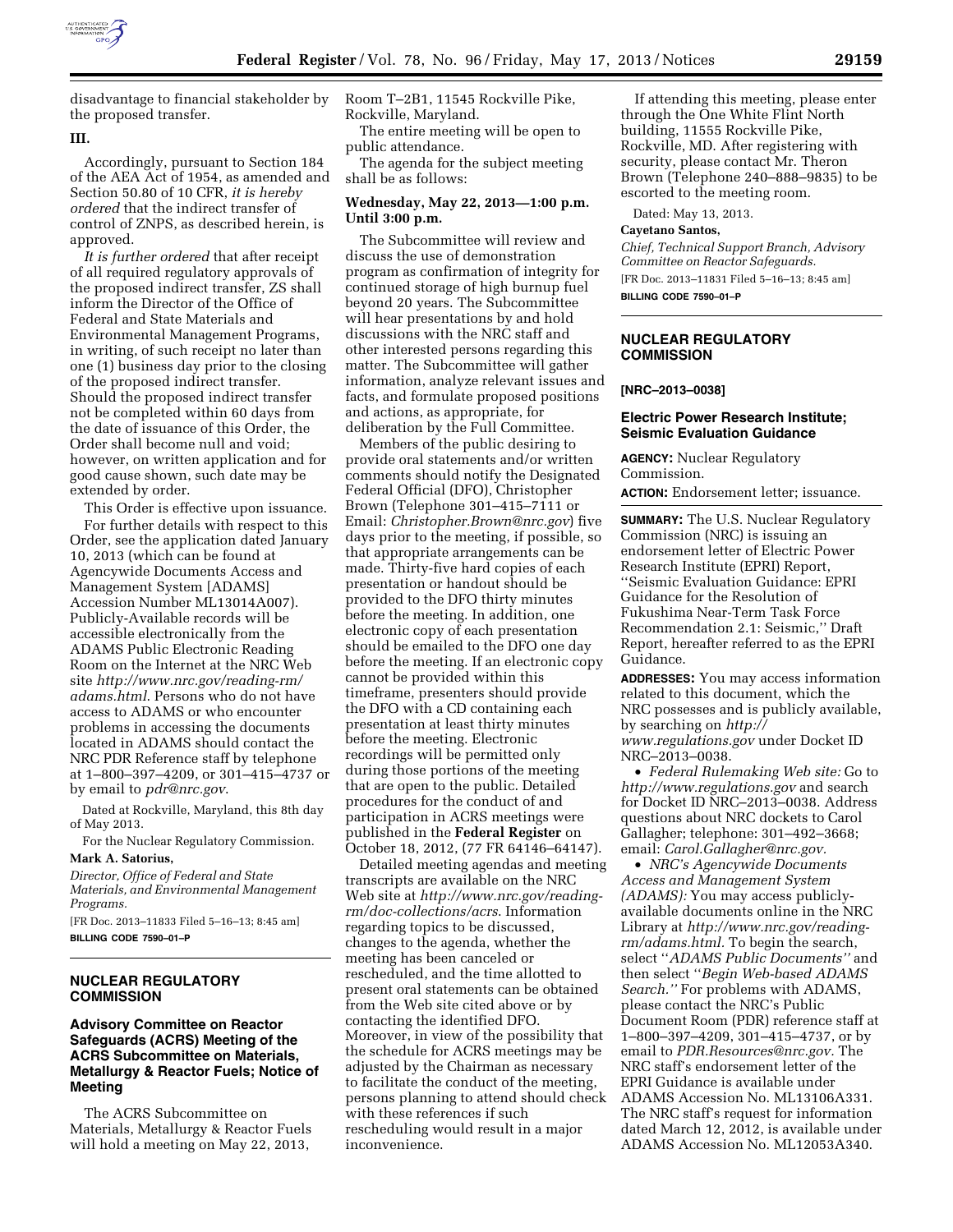• *NRC's PDR:* You may examine and purchase copies of public documents at the NRC's PDR, Room O1–F21, One White Flint North, 11555 Rockville Pike, Rockville, Maryland 20852.

**FOR FURTHER INFORMATION CONTACT:** Ms. Lisa M. Regner, Japan Lessons-Learned Project Directorate, Office of Nuclear Reactor Regulation, U.S. Nuclear Regulatory Commission, Washington, DC 20555–0001; telephone: 301–415– 1906; email: *[Lisa.Regner@nrc.gov.](mailto:Lisa.Regner@nrc.gov)*  **SUPPLEMENTARY INFORMATION:**

#### **I. Background Information**

This EPRI Guidance provides additional information, to be used in combination with the staff-endorsed Screening Prioritization and Implementation Details (SPID) report,1 on an acceptable strategy to implement interim actions in accordance with item (6) of the Requested Information in Enclosure 1 ''Recommendation 2.1: Seismic,'' of the NRC staff's request for information (Section 50.54(f) of Title 10 of the *Code of Federal Regulations* (10 CFR), (the 50.54(f) letter)), ''Request for Information Pursuant to 10 CFR 50.54(f) Regarding Recommendations 2.1, 2.3, and 9.3, of the Near-Term Task Force Review of Insights from the Fukushima Dai-ichi Accident,'' dated March 12, 2012. In addition, in its April 9, 2013 letter,<sup>2</sup> the Nuclear Energy Institute (NEI) requested modifications to the schedule established in the staff's 50.54(f) letter. The NRC staff has found the schedule modifications to be acceptable since they account for completion of the EPRI central and eastern United States (CEUS) ground motion model (GMM) update, completion of potential interim actions provided in the EPRI Guidance, and limited available seismic resources.

The NRC issued the 50.54(f) letter following letter dated March 12, 2012, regarding Recommendations 2.1, 2.3, and 9.3, of the Near-Term Task Force (NTTF) Review of Insights from the Fukushima Dai-ichi Accident.3 The NRC issued the 50.54(f) letter following the staff's evaluation of the earthquake and tsunami, and resulting nuclear accident, at the Fukushima Dai-ichi nuclear power plant in March 2011.

Enclosure 1 to the 50.54(f) letter requests licensees and holders of construction permits under 10 CFR Part 50, ''Domestic Licensing of Production and Utilization Facilities,'' to reevaluate the seismic hazards at their sites using present-day NRC requirements and guidance, and to identify actions taken or planned to address plant-specific vulnerabilities associated with the updated seismic hazards. Based on this information, the NRC staff will determine if additional regulatory actions are necessary to protect against the updated hazards.

By letter dated February 15, 2013, the NRC staff issued an endorsement letter, with clarifications, of EPRI–1025287, ''Seismic Evaluation Guidance: Screening, Prioritization, and Implementation Details (SPID) for the Resolution of Fukushima Near-Term Task Force Recommendation 2.1: Seismic,'' referred to as the SPID report. This SPID report describes strategies for the screening, prioritization, and implementation of seismic risk evaluations that are acceptable to the NRC staff, and will assist nuclear power reactor licensees when responding to Enclosure 1 of the 50.54(f) letter.

By letter dated April 9, 2013, the NEI submitted additional guidance to be used to supplement the SPID report for NRC endorsement. The letter also documented the industry's proposed plan to update the GMM for CEUS plants, and proposed modifications to the schedule for plant seismic reevaluations established in the 50.54(f) letter. The NEI letter, the EPRI Guidance, and additional attachments addressing proposed schedule changes are available in ADAMS under package Accession No. ML13101A345.

#### **II. Ground Motion Model**

The 50.54(f) letter requested that the licensees whose plants are located in the CEUS use NUREG–2115, ''Central and Eastern United States [CEUS] Seismic Source Characterization for Nuclear Facilities'' and the appropriate EPRI (2004, 2006) GMM to characterize the seismic hazard for their sites. The industry is currently completing a study to update the EPRI (2004, 2006) GMM based on current data and new ground motion prediction equations developed by seismic experts.

The NRC staff has interacted with NEI, EPRI, and other stakeholders in public meetings since November 2012, for status updates on industry's efforts to update the CEUS GMM. By letter dated January 31, 2013, the NEI transmitted the EPRI draft document, ''Draft—EPRI (2004, 2006) Ground Motion Model (GMM) Review Project''

to the NRC, requesting review and approval by February 27, 2013. For the update of its earlier GMM, EPRI used a significant amount of additional data, conducted field investigations, and used more recent methods than were previously available. In performing the GMM update, EPRI has also addressed the concerns of an independent peer review panel, which is an important part of the Senior Seismic Hazard Analysis Committee (SSHAC) guidelines (these guidelines are discussed in NRC's NUREG 2117, ''Practical Implementation Guidelines for SSHAC Level 3 and 4 Hazard Studies''). Following a review of the NEI submittal, in a public meeting on February 28, 2013, the staff expressed concern with EPRI's treatment of uncertainty and the level of documentation in the proposed updated GMM. The staff formally documented these concerns by letter dated March 20, 2013.

Subsequently, in a public meeting on March 26, 2013, industry presented a revision of its updated EPRI GMM, which demonstrated significant progress toward addressing the staff's concerns with respect to the treatment of uncertainty. Industry also proposed a schedule, including further interactions with NRC staff, for completing the development and documentation of the updated EPRI GMM. In order to complete its update of the EPRI GMM and accompanying documentation, and to allow time for the development of site-specific seismic hazard curves, industry proposed a 6 month delay from the schedule outlined in the 50.54(f) letter for the submittal of the seismic hazard reevaluations for CEUS plants.

The staff agrees that updated models, methods, and data will provide licensees with the most current information in order to perform the seismic hazard evaluations requested by the 50.54(f) letter.

# **III. EPRI Guidance**

The EPRI Guidance document provides licensees with information on the performance of an Expedited Seismic Evaluation Process. The Expedited Seismic Evaluation Process is a screening, evaluation, and equipment modification process to be conducted by licensees to provide additional seismic margin and expedite plant safety enhancements while more detailed and comprehensive plant seismic risk evaluations are being performed.

The Expedited Seismic Evaluation Process evaluations would be conducted on plants with a new seismic hazard that exceeds their current seismic design basis, and necessary

<sup>1</sup>The SPID report is available in the NRC's Agencywide Documents Access and Management System (ADAMS) under Accession No. ML12333A170. The staff endorsement letter for the SPID report is available in ADAMS under Accession No. ML12319A074.

<sup>2</sup>The NEI letter, with attachments, is available in ADAMS in a package with Accession No. ML13101A345.

<sup>3</sup>The NTTF Report is available under ADAMS Accession No. ML111861807. The 50.54(f) letter is available under ADAMS Accession No. ML12053A340.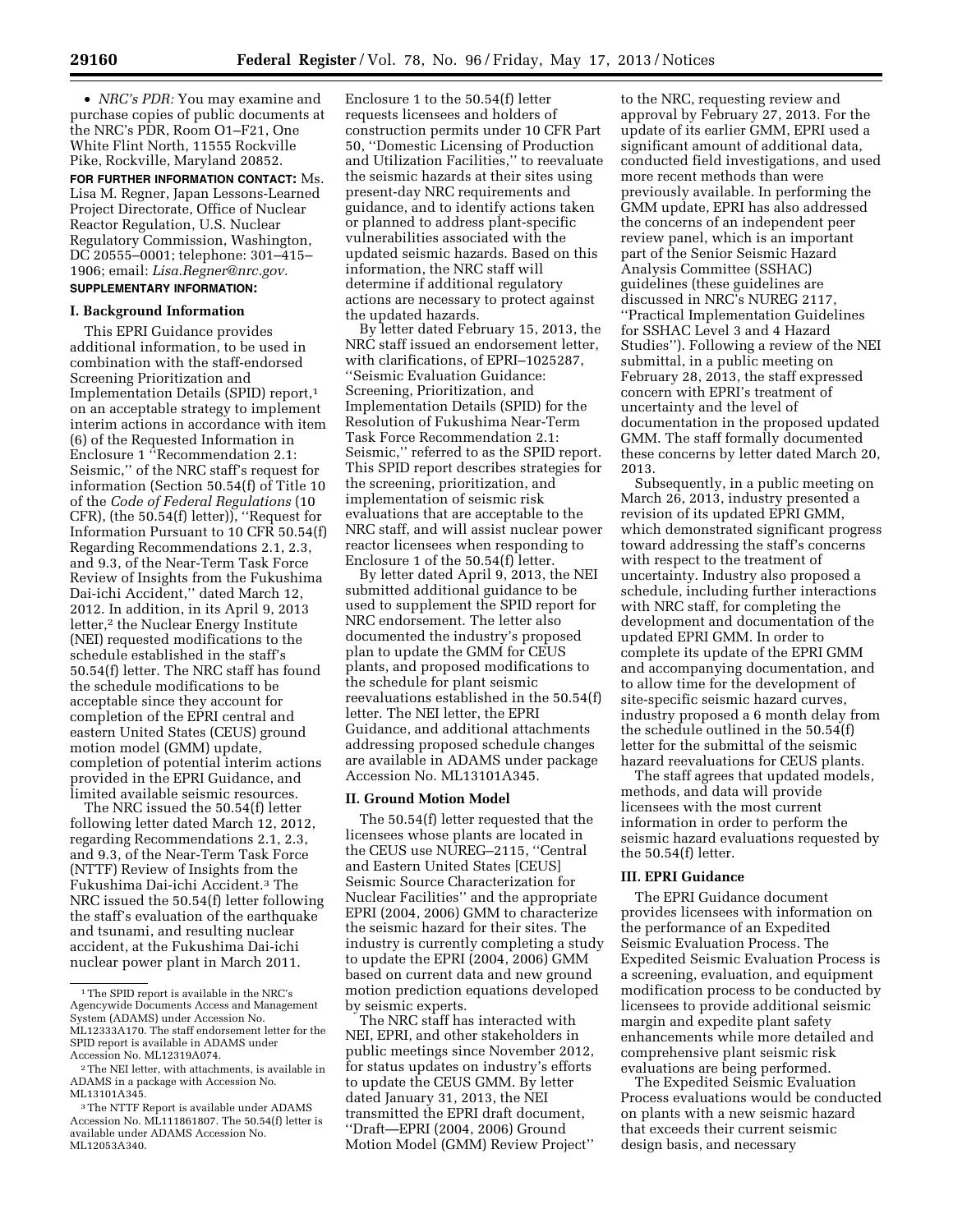modifications would be made to certain core and containment cooling components used during the initial plant coping time following a severe external event. The letter states that CEUS licensees will complete nonoutage-related Expedited Seismic Evaluation Process equipment modifications by December 2016. Western United States (WUS) licensees will complete non-outage-related Expedited Seismic Evaluation Process equipment modifications by June 2018.

After review of industry's proposed EPRI Guidance, the NRC staff believes that the evaluations and potential nearterm equipment modifications associated with the Expedited Seismic Evaluation Process will provide an important demonstration of seismic margin and enhance plant safety while more detailed plant risk evaluations are being conducted by licensees. The staff further concludes that the seismic evaluation guidance for the EPRI Guidance provides an appropriate methodology for licensees to implement and complete the Expedited Seismic Evaluation Process according to the schedule provided in the letter.

# **IV. Schedule Modifications**

The NEI has proposed two adjustments to the seismic hazard reevaluations at nuclear power plant sites: (1) to complete the update of the EPRI GMM for the CEUS, and (2) to implement the EPRI Guidance. These proposed changes affect the schedule outlined in the 50.54(f) letter.

First, the industry has requested additional time to complete the updated EPRI GMM project, including documentation and interactions with the NRC staff. The project documentation is scheduled to be submitted to the NRC on June 3, 2013. Pending approval by the staff, the CEUS licensees will use the updated model to complete the site-specific seismic hazard reevaluations specified in Enclosure 1 to the SPID guidance. Currently, the hazard submittals are requested by September 2013; however, industry has requested to submit the hazard evaluations by March 31, 2014. The industry stated in its letter that it will not delay submittal of items 3.a. ''Description of Subsurface Materials and Properties,'' and 3.b. ''Development of Base Case Profiles and Nonlinear Material Properties'' of Section 4 of Enclosure 1 to the SPID guidance. Licensees intend to submit these items in September 2013 for the staff's review. This will allow the staff to begin its review in accordance with the original schedule and complete a significant portion of the Section 4 review on time.

The staff finds that the schedule modifications discussed above for CEUS plants are acceptable because the updated GMM will provide the CEUS operating nuclear plant fleet with a model developed using the most recent data and methodologies available for their seismic hazard reevaluations. Additionally, the partial submittal in September 2013 will allow the staff to complete a portion of its CEUS review as originally scheduled by the 50.54(f) letter.

Second, the industry has requested modifications to the 50.54(f) letter schedule to allow for implementation of the EPRI Guidance interim actions for those nuclear power plants where the reevaluated seismic hazard exceeds the plant's design basis. These schedule modifications allow for completion of Expedited Seismic Evaluation Process for CEUS plants by December 2016, if the modifications do not require a plant shutdown to access equipment. For WUS plants, the Expedited Seismic Evaluation Process modifications will be completed by June 2018, if the modifications do not require a plant shutdown to access equipment.

For plants requiring a seismic risk analysis (i.e., those with a reevaluated seismic hazard that exceeds the current seismic design basis), the 50.54(f) letter states that the staff will perform a prioritization for both the CEUS and WUS plants into two priority groups, and possibly a third, if needed. Under industry's proposed schedule, the higher priority CEUS plants will complete their risk evaluations by June 2017 (originally scheduled for October 2016). This delay is primarily due to the additional time needed to complete the EPRI GMM update project. The second group of CEUS plants will complete their risk evaluations by December 2019. This is about a two-year delay from the schedule specified in the 50.54(f) letter for the lower priority plants to complete their risk evaluations. Conversely, the letter proposes an earlier completion date of June 2017 for the risk evaluations for the higher priority WUS plants.

The staff finds that the schedule modifications discussed above for CEUS and WUS nuclear power plants are acceptable, since the Expedited Seismic Evaluation Process provides for nearterm seismic evaluations and expedited equipment modifications at the plants that will offer additional assurance that plants will operate safely during a beyond design basis seismic event. Furthermore, the schedule modifications account for limited seismic resources available to both the NRC and the industry. The schedule

modifications provide for completion of the higher priority CEUS plant risk evaluations by the end of June 2017, which is not a significant extension of the original 50.54(f) letter schedule of October 2016. In addition, the schedule proposes an earlier completion date for the higher priority risk evaluations for the WUS plants.

### **V. Basis for Endorsement**

The NRC staff interacted with the stakeholders on development of the EPRI Guidance report with a focus on guidance on potential interim actions to be implemented for plants where the reevaluated seismic hazard exceeds the current seismic design basis. The EPRI Guidance report is the product of considerable interaction between the NRC, NEI, EPRI, and other stakeholders at five public meetings 4 over a 5-month period. These interactions and the insights gained from the meetings allowed for the development of this document in a very short time frame. The meetings helped develop the expectations for how licensees would perform potential interim actions after updating their seismic hazard information. At each meeting, the NRC staff provided its comments on the current version of the EPRI Guidance and discussed with stakeholders subsequent proposed revisions to the document. This iterative process, over several months, resulted in the final version of the document. The NRC staff's endorsement of the EPRI Guidance is based on this cumulative development process resulting from the interactions between stakeholders and the NRC staff. This is the same process employed successfully in the development of the SPID guidance.

The staff has determined that the EPRI Guidance will provide an important demonstration of seismic margin and enhanced plant safety through evaluations and potential near-term modifications of certain core and containment cooling equipment while more comprehensive plant seismic risk evaluations are being performed. The NRC staff also has determined that the schedule modifications provided in the NEI's April 9, 2013, letter are acceptable because the schedule accounts for seismic resource limitations, EPRI's completion of the update to the GMM for the CEUS, and implementation of the EPRI Guidance evaluations and actions.

<sup>4</sup>Public meetings were held on November 2 and 14 and December 13, 2012; and February 14 and March 26, 2013.